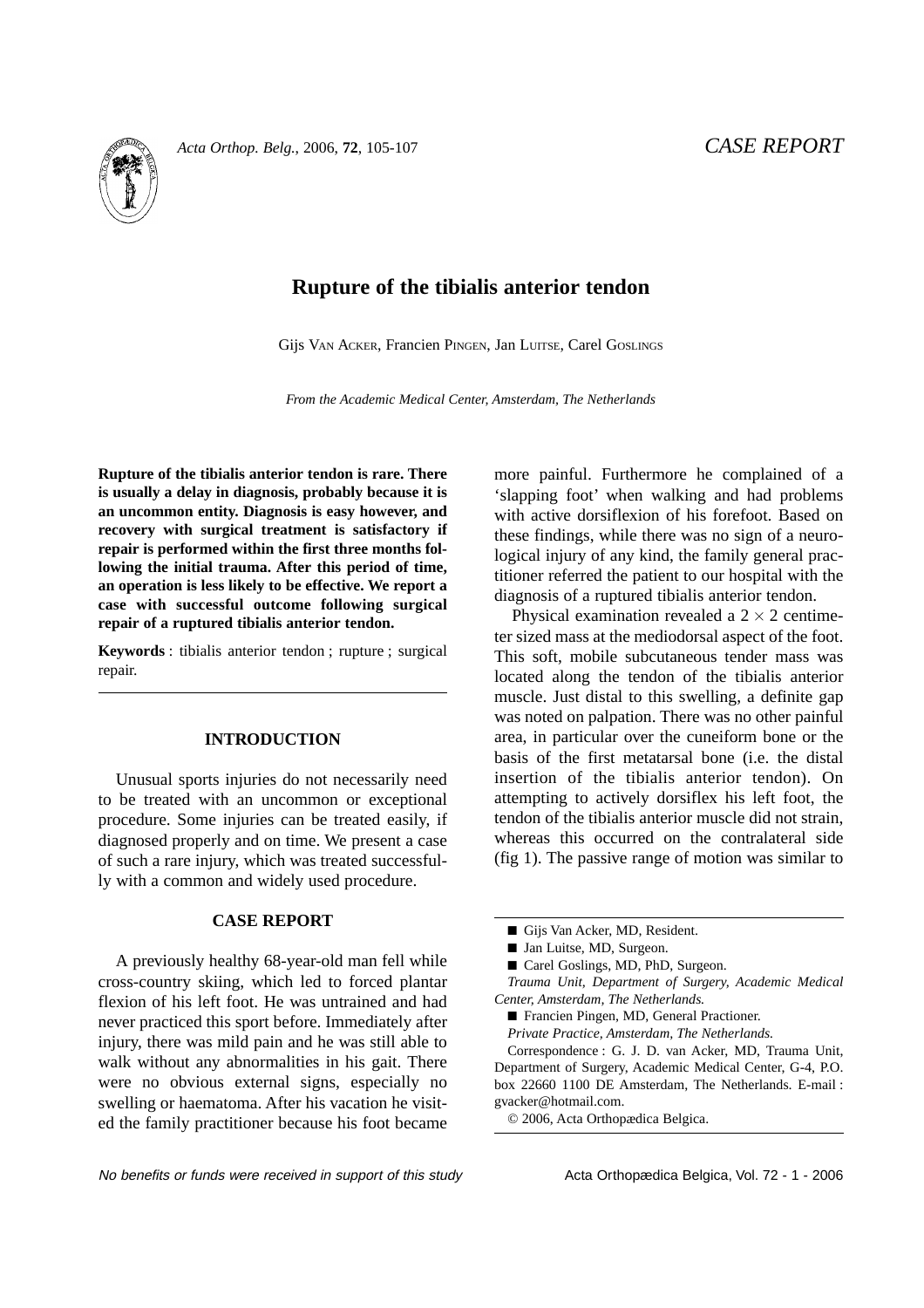

*Fig. 1.* — The strained tendon of the tibialis anterior muscle is demonstrated on the healthy side (A), but not on the injured side (B) during an attempt to actively dorsiflex both feet against resistance.

the uninjured side. The patient walked with a steppage gait and he was not able to lift his forefoot on request. Roentgenograms of the foot and ankle showed no osseous abnormalities ; ultrasonography however showed a rupture of the tibialis anterior tendon. The proximal part of the tendon was located near the superior extensor retinaculum.

Six weeks after the initial trauma, the ruptured tendon was surgically repaired under general anaesthesia. Via an anterolateral incision just above the inferior extensor retinaculum, the peritendineum of the tibialis anterior muscle was approached and opened. After evacuation of an old haematoma, the proximal part of the ruptured tendon could be exposed. The rupture was located approximately two centimeters proximally to the insertion of the tibialis anterior tendon at the cuneiform bone. After debriding both tendon ends, primary repair of the tendon according to Bunnell was performed. A cast with the foot placed in 10° dorsiflexion was applied. After two weeks it was replaced by a semi-flexible casting tape for four weeks, during which he was allowed weightbearing as tolerated. He was seen at the outpatient clinic two, four, six and twelve months after the initial trauma. He had no complaints and a full

Acta Orthopædica Belgica, Vol. 72 - 1 - 2006

recovery of his function was obtained two months after surgery, without abnormalities in his gait.

#### **DISCUSSION**

Rupture of the tibialis anterior tendon is uncommon . This is probably why it is rarely diagnosed in the acute post traumatic phase, and diagnosis becomes subsequently more difficult (*1*). An injury of the peroneal nerve has to be excluded. Typical signs of a rupture are : A ; a gap between the upper extensor retinaculum and the insertion of the tibialis anterior tendon. B ; a palpable mass, corresponding to the retracted ruptured tendon and C ; impairment of active dorsiflexion of the foot (*4*). In some cases there is also a soft-tissue swelling. To confirm the diagnosis, a sonographic examination can be made, which shows the retracted stump. Roentgenograms are necessary to exclude an osseous lesion. When in doubt, additional examinations such as magnetic resonance imaging can be helpful (*6*). There is no standard treatment because of the rare occurrence of the lesion. Dooley *et al* suggested that a surgical intervention more than three months after injury is less likely to be effective when compared to earlier tendon repair (*1*). An elderly person who is not active is therefore best treated conservatively. However, if the patient presents in the acute stage, the preferred treatment of this injury is primary surgical repair. Several techniques have been described : end-to-end suture with wire (Bunnell), tendon lengthening (Kashyap & Prince) (*3*), free graft with the peroneus tertius tendon (Gaulrap & Heimkes) (*2*) and soft tissue anchors to tenodese the tendon to its original insertion (Miller & Mahan) (*5*). Since there was enough length for a tension-free reconstruction in this case, we used the Bunnell technique to reapproximate both tendon ends.

#### **REFERENCES**

- **1. Dooley BJ, Kudelka P, Menelaus MB.** Subcutaneous rupture of the tendon of tibialis anterior. *J Bone Joint Surg* 1980 ; 62-B : 471-472.
- **2. Gaulrapp H, Heimkes B.** Peroneus tertius tendon repair following old traumatic rupture of the anterior tibial tendon. *Unfallchirurg* 1997 ; 100 : 979-983.